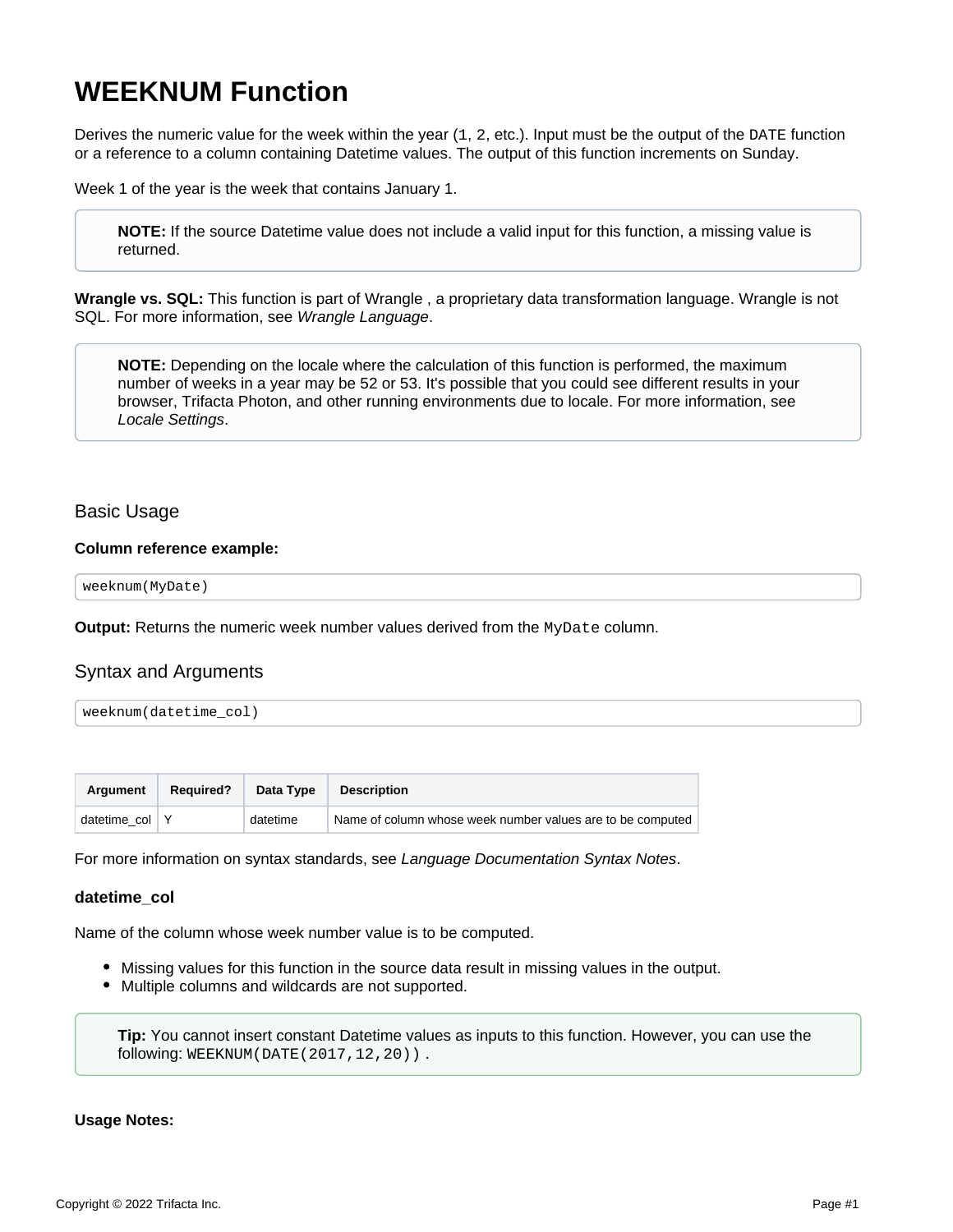| <b>Required?</b> | Data Type | <b>Example Value</b> |
|------------------|-----------|----------------------|
| Yes              | Datetime  | myDate               |

# Examples

**Tip:** For additional examples, see [Common Tasks](https://docs.trifacta.com/display/r087/Common+Tasks).

## **Example - Day of Date functions**

This example illustrates how you can apply functions to derive day-of-week values out of a column of Datetime type:

- WEEKDAY returns numeric value for the day of the week for source Datetime values. See [WEEKDAY Function](https://docs.trifacta.com/display/r087/WEEKDAY+Function).
- WEEKNUM returns the numeric value for the week within the year for source Datetime values. See [WEEKNUM Function](#page-0-0).
- DATEFORMAT can be used to format Datetime values in many different ways. See [DATEFORMAT Function](https://docs.trifacta.com/display/r087/DATEFORMAT+Function).

## **Source:**

| myDate   |
|----------|
| 10/30/17 |
| 10/31/17 |
| 11/1/17  |
| 11/2/17  |
| 11/3/17  |
| 11/4/17  |
| 11/5/17  |
| 11/6/17  |

## **Transformation:**

The following transformation step generates a numeric value for the day of week in a new column:

| <b>Transformation Name</b>    | New formula         |  |  |
|-------------------------------|---------------------|--|--|
| Parameter: Formula type       | Single row formula  |  |  |
| Parameter: Formula            | WEEKDAY<br>(myDate) |  |  |
| Parameter: New column<br>name | 'weekDayNum'        |  |  |

The following step generates a full text version of the name of the day of the week:

| <b>Transformation Name</b> | New formula        |  |
|----------------------------|--------------------|--|
| Parameter: Formula type    | Single row formula |  |